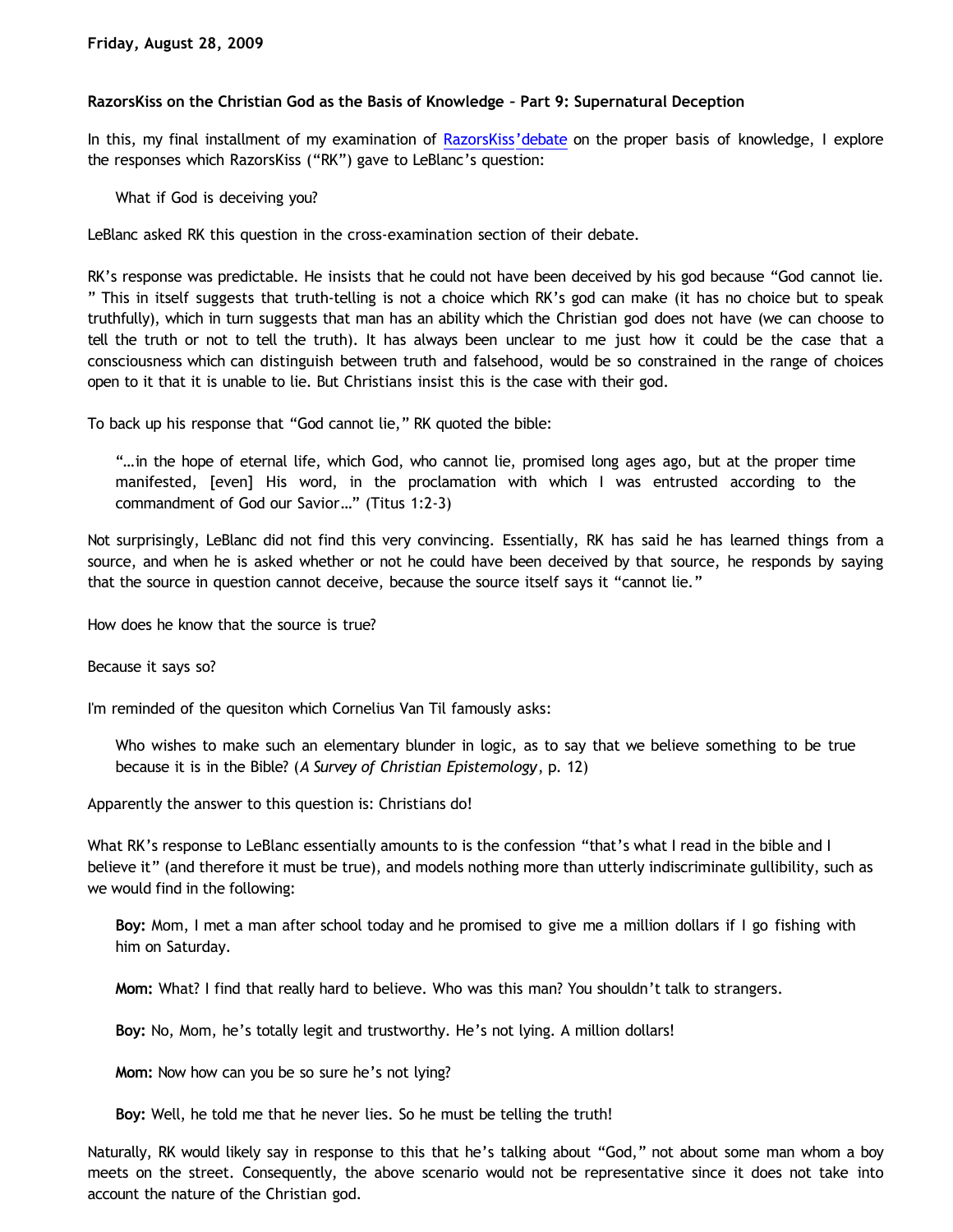In his response to RK's answer, LeBlanc stated:

But God was the author (or inspiration) of those very words. If his intent was to deceive, he has just succeeded. I ask again, what if God is deceiving you?

RK's answer to this was even less convincing:

For if [the] dead do not rise, then Christ is not risen. And if Christ is not risen, your faith [is] futile; you are still in your sins! Then also those who have fallen asleep in Christ have perished. If in this life only we have hope in Christ, we are of all men the most pitiable.  $\sim$  1 Cor 15:9

RK again recites the bible (i.e., the very source in question), and this time quotes a passage which merely appeals to consequentialism, as if to say: "If I've been deceived, then I'm still in my sins, and everyone else who has died, died in their sins, so if our only hope throughout our lives has been Christ, we are to be most pitied among men." This of course does not give us any confidence that what RK calls "God" cannot and has not deceived him. If the veracity of a source is in question, it does no good to appeal to that source to answer that question, especially if the intent is to confirm its veracity. To do so is known as *begging the question*, for it assumes the veracity of that source, which is what is in question to begin with.

LeBlanc, still not satisfied with RK's answer (and rightly so), pressed the question yet again:

Again, all scripture and proposed action of God are immediately discounted if the motivation in fact was to deceive. Can you show that God is not deceiving you in all your knowledge of him?

How did RK respond to this? He stated:

If God intended to deceive, He would not be God. He would be Satan. Therefore, you would likely have to use the TANS argument. A God of that character is not God at all, and therefore, yet again, another impossible (redefinition) advanced as an argument. If we could win by redefining things, debates would be fairly short affairs.

This is another appeal to consequentialism. Essentially RK is saying that if he has been deceived, then what he calls "God" is not really "God," but "Satan." He may reject this alternative because he doesn't like its implications, but that would not constitute an argument securing the case that his source of knowledge has not deceived him (cf. RK's statement: "I am making a claim that I have mediate knowledge from the only possible source that is justifiable. ie: I'ts not me, it's God in me, as Scripture says."). Indeed, how does RK know that what he calls "God" is really not "Satan"? He does not explain the basis of his stated certainty here, nor does he identify any epistemological steps by which he came to the conclusion that what he worships is in fact the Christian god as he conceives of it, rather than some malevolent supernatural being playing with his mind. This is most ironic, given the nature of the debate; earlier in the debate (in his [opening statement](http://razorskiss.net/wp/2009/08/08/debate-transcript)) RK had emphasized the importance of epistemology:

Why do we know what we know? How do we know? How is this knowledge acquired? What is this knowledge? On what basis do we know it? By what standard? On what (or whose) authority? Those questions are the realm of our discussion.

RK's ever-evolving response to LeBlanc's line of inquiry fails to outrun its inherent circularity, and only brings into question RK's identification of whatever it is he calls "God" as "God." It's clear that RK is anxious to rest his claims on someone's "authority" as the "standard" by which they are to be judged. But his responses to LeBlanc's question demonstrate that when the veracity of that "authority" is questioned, all he can do is appeal to that " authority" in order to put those questions to rest. We're again back to the boy trying to convince his mother that he's going to get a million dollars if he goes fishing with some stranger who promised it to him.

Note also that RK finds it necessary to shift the burden back to LeBlanc. By asking the question he has posed to RK, LeBlanc now needs to take up a defense of "TANS" – presumably the "transcendental argument for the non-existence of Satan." But this misses a most profound point which RK himself needs to deal with. It is not LeBlanc's, but RK's worldview which posits the existence of "Satan," a malevolent supernatural being which is known as "the father of lies" (Jn. 8:44) which "if it were possible" might "deceive the very elect" (Mt. 24:24). RK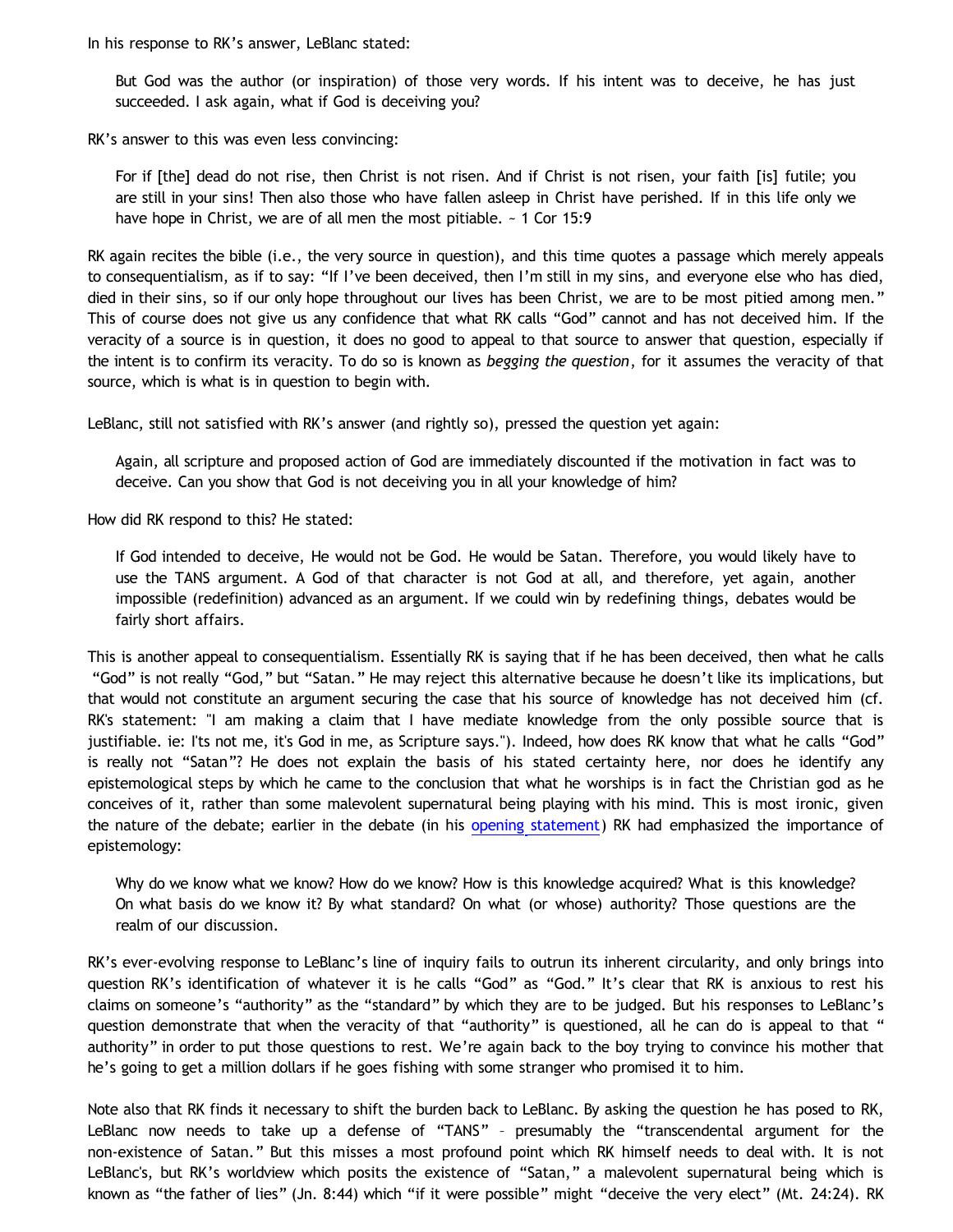is one who seems to be saying that it is *not* possible for himself to be deceived. But even this is not believable. Is he saying that he's never been deceived? I doubt even he believes this.

There is of course the concept of lying by omission. Christians insist that "God cannot lie" (which in itself seems rather incoherent), but at the same time they admit that their god does not reveal all it knows. In other words, it deliberately holds back knowledge. Bahnsen appeals to this very point in his defense of the problem of evil when he writes:

God does not always (indeed, rarely) provide an explanation to human beings for the evil which they experience or observe "The secret things belong to the Lord our God" (Deut. 29:29). We might not be able to understand God's wise and mysterious ways, even if He told us (cf. Isa. 55:9). Nevertheless, the fact remains that He has not told us why misery and suffering and injustice are part of His plan for history and for our individual lives. (*Always Ready*, p. 173)

RK himself made several references in his debate with LeBlanc to Bahnsen's book *Always Ready*, so I take it that he endorses its content and would agree with much of what Bahnsen says, such as the premise that the Christian god deliberately chooses not to distribute certain items of knowledge to believers. And going by what Bahnsen says here, and by the very premise that this supernatural being chooses not to divulge certain pieces of information to human beings, who could say what knowledge it has denied believers like RK? There may be many things about itself that this god has not revealed. That it can choose to withhold some information from believers, indicates that it chooses which information it does reveal to them. This means it has been selective in what it tells believers. It could feasibly choose to tell believers only part of the truth (which is what Bahnsen is essentially saying it does), and thereby concealing information which may bear on the matter significantly. It could, for instance, withhold certain information which would impact the proper definition of "God," the premise to which RK makes appeal in his insistence that "God cannot lie." In fact, that it withholds any information at all suggests that it could in fact be lying by omission, since this can only mean that it selectively filters what it will reveal to human beings. Why would it choose to withhold any information? Bahnsen suggests that even if it did, "we might not be able to understand God's wise and mysterious ways." But this did not keep it from revealing that it is a Trinity, a doctrine which has puzzled Christians from its inception. So to say that the Christian god chooses not to reveal certain things about itself or its plan because it will not be understood, is not consistent with the overall picture here.

Both points here – that RK cannot be deceived, and that the Christian god cannot lie by omission – would need to be established beyond reasonable doubt if RK wanted to present a convincing case that he has not in fact been deceived. But instead of addressing these points, he foolishly makes the issue a matter of definition. Presumably, his "God" *by definition* cannot lie. This not only fails to take into account the fact that definitions are a property of concepts rather than of specific entities (he might know this if his worldview had a theory of concepts), but also implies that his "God" is merely psychological, on a metaphysical par with concepts as such (i.e., integrations we form by a mental process). It also begs the question, for it assumes that he has accurately identified what he calls " God" as "God," and this is the very issue which LeBlanc has inquired on. What is the source of RK's "definition" of "God," if not the "God" whose truthfulness itself has been questioned?

Saddam Hussein could easily have claimed that he never lies or deceives. But would RK accept this? I highly doubt it. Saddam was a human being, he would say, not "God." But this would again beg the question by assuming the very point in question, namely that the being RK has identified as "God" has not deceived him.

Personally, I would put the question to RK a little differently. The focus of the question needs to be widened a bit so as to get to the heart of the matter, and understand the issue in terms of a general *principle.* This would also serve to block off expedient corridors of evasion on the claimant's part. On his own premises, RK believes the claims of a supernatural being, since "God" is supposed to be a supernatural being. So RK is someone who takes at face value the claims of a supernatural being. Is it possible that this supernatural being might be deceiving RK? There's nothing on RK's premises which inherently preclude a supernatural being from lying and deceiving. After all, "Satan" is supposed to be a supernatural being, and it's "the father of lies" according to Christianity. So according to RK's worldview, there are supernatural beings running loose which are capable of deceiving human beings, and which are bent on doing so. So how does RK know that the supernatural being which has allegedly revealed itself to him is "God" is not some supernatural being which has deceived him? Here it becomes all the more clear that he's begging the question if he responds by saying "God cannot lie," for this assumes that what has allegedly revealed itself to him cannot deceive him. It assumes that whatever has been revealing itself to him is what he defines as "God."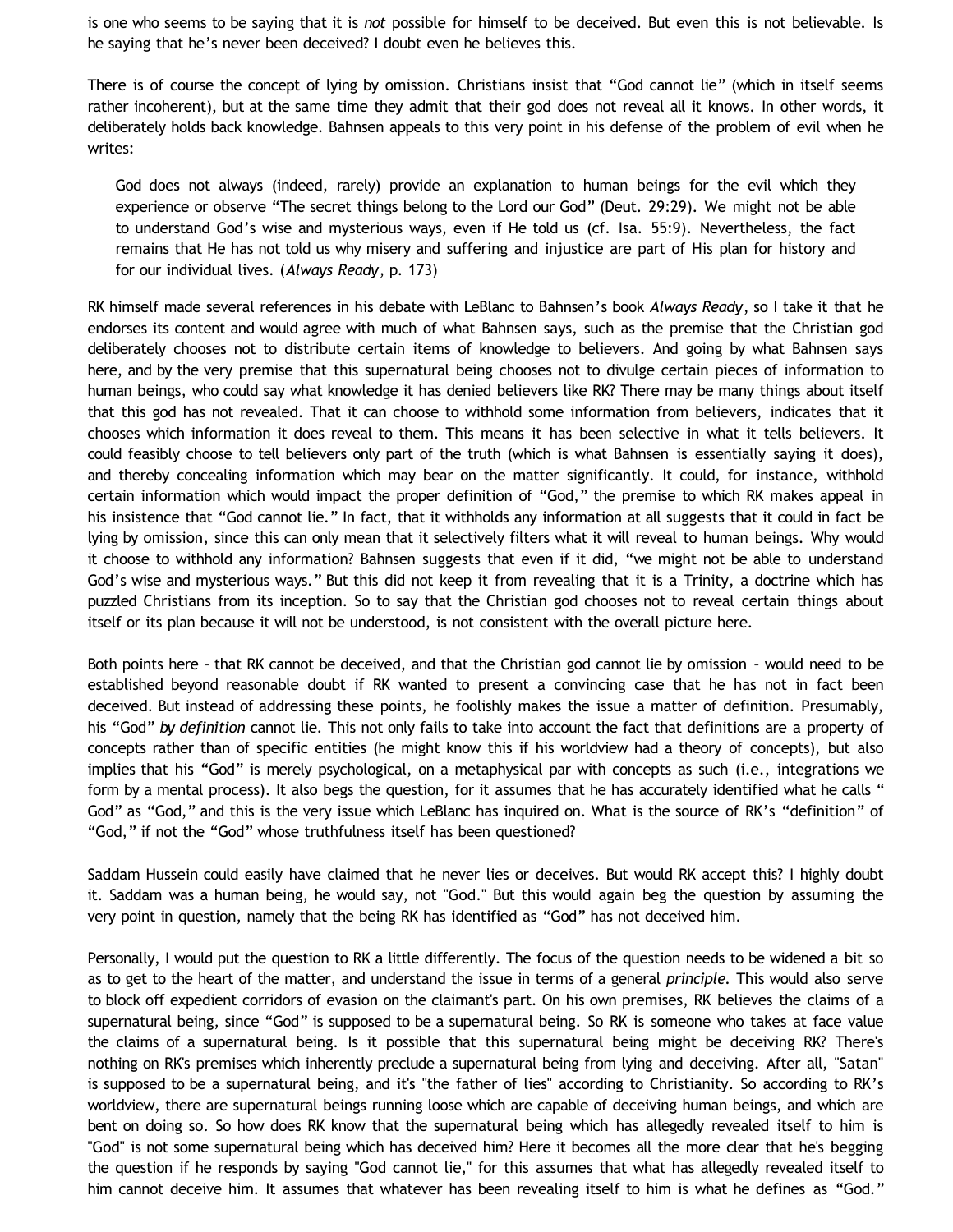But if a supernatural being has deceived him, this means that his identification of said supernatural being as "God" cannot be trusted.

So he's assuming a premise which the question has effectively brought into doubt. That he can "answer" it only by affirming that it can't be so, is (as LeBlanc rightly points out) simply evasive. When pressed on the matter, RK became visibly miffed in his response, saying that he was not "going to change [his] answer because [LeBlanc] continues to ask it." But the issue is not about RK *changing* his answer, but actually producing an answer to the question *on its own terms* rather than on his question-begging assumptions.

That RK would claim that it is "impossible" for his god to lie, seems to violate what Christianity itself teaches. Matthew 19:26 tells us that "with God all things are possible." It does little good to say on the one hand that "all things are possible," only then to start defending against certain uncomfortable questions by saying they are " impossible" on the other.

But RK still tries to construe the question as an attempt to "redefine" his god:

A God who is evil instead of good, who is a liar rather than the truth, is mutable rather than immutable, and imperfect rather than perfect, unjust rather than just… we could go on. Your questions all seem to entail redefinitions. "if God had an impossible definition for any being claiming to be the God you believe in, or any god at all, could he do \_X\_". To claim that the antithesis of the self-existent and omnipotent God that I believe in is possible - seems to be.. a stretch.

Of course, if the Christian uses the word "good" to refer to his god, it has lost its meaning to begin with. And to call everything opposite of the Christian god "evil" does little more than this. But from RK's standpoint, which will insist that "God" is "good" and not a liar, immutable, perfect and just instead of mutable, imperfect and unjust, it seems that he has simply defined his way to his preferred answer. Anything that challenges it is considered an attempt to "redefine" his god, and for whatever reason this is considered "impossible." All this misses the point of the question, while in fact begging it outright, namely whether or not RK has received knowledge from a supernatural source which has fraudulently passed itself off as what he has defined as "God." Since RK grants validity to the notion of the supernatural, he needs to explain why this is not the case, while the answers which he has been giving simply assume that the supernatural source in question is in fact what he calls "God" – i.e., a being which cannot lie and does not deceive. If I were a Christian, I don't see how I could find any solace in such responses. If one is entirely dependent upon a supernatural being for the information one learns about it, and that supernatural being says "Yes, I am wholly good, I cannot lie," how would one know whether or not this is true? How could one know that it has truthfully represented itself? How could one be certain that it is not an evil being posturing itself as something it is not? Saying essentially that it's true by definition may cut the cheese, but it surely doesn't cut the cake. In the end, I don't see how RK's response is fundamentally any different from, "it's true because I want it to be true," since in the end he is in control of which attributes apply to the supernatural being which has allegedly communicated to him. He says it's impossible for whatever this supernatural being is to lie, and we have nothing other than his word to take on this.

In the Question and Answer section following the debate, RK was once again asked to explain how it could be that he has not been deceived by what he calls "God." It is in this Question and Answer section that RK provided some further description of the "sensus divinitatus," which he described in his opening statement as an "internal 'sense '… which all men possess, as image-bearers of their Creator - and which allow them to recognize the God that they even sometimes deny." According to RK, this "internal 'sense'" plays an active role in the believer's mental life:

As the Spirit is also, per Scripture, the author of the revelation, it's the equivalent of having the author of the book standing over your shoulder, and correcting your faulty understandings, and continually adjusting your noetic "issues" as He also works to sanctify you in obedience to that revealed Word.

When RK was asked,

if God intended to deceive, from what standard would you contrive that he is not God if your standard IS God? IF God deceives, from what standard do you derive lying as wrong for God? If it is God, and he lies, why is it wrong? What makes lying immoral if God were to do it? To me, this seems as if you are asserting a personal standard.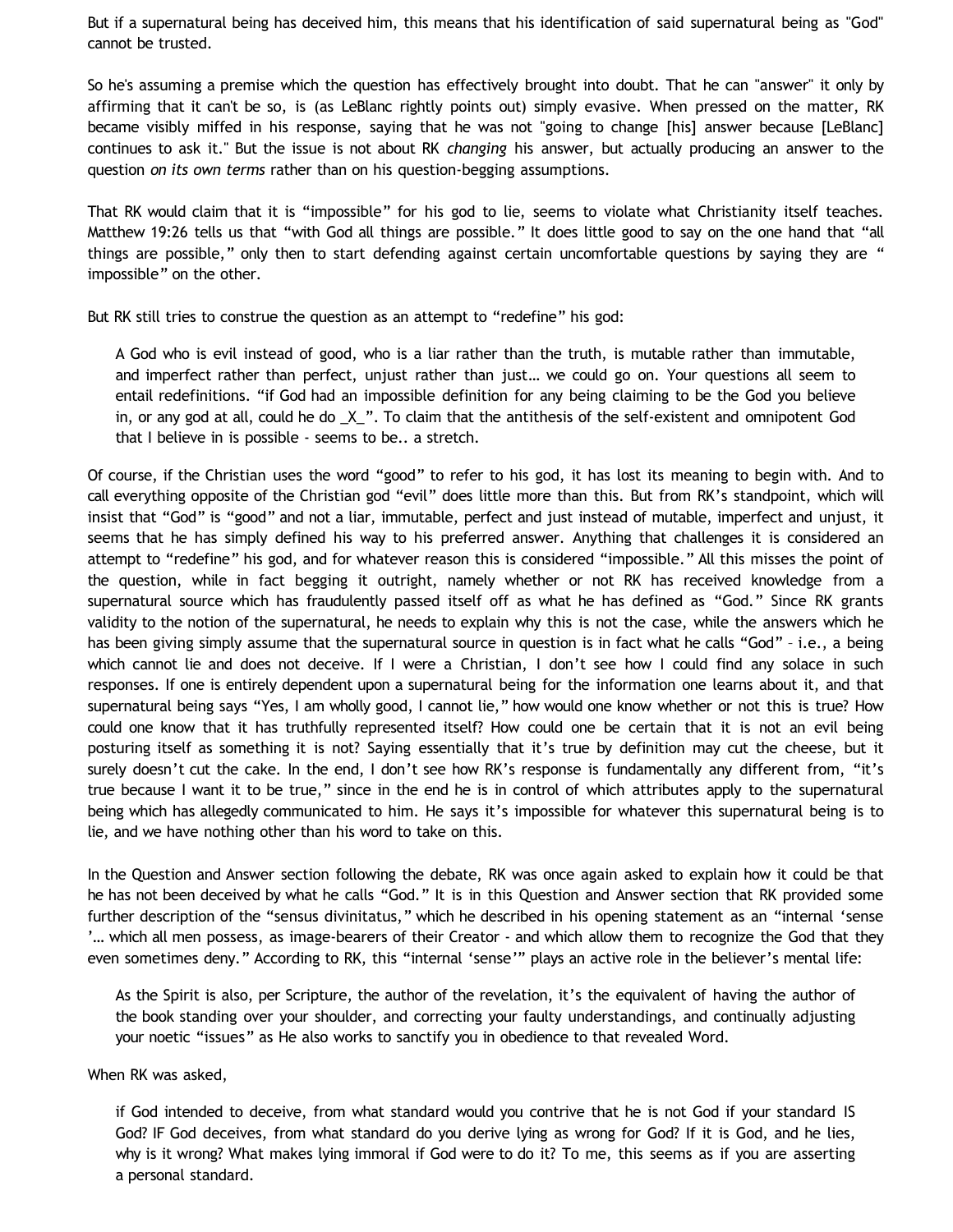he no doubt had this idea of the "sensus divinitatus"in mind when he responded:

That was precisely why I said that such questions are impossibilities, as they attempt to redefine a being that is self-existent, self-sufficient, immutable, unchanging, and etc. Such a thing is an impossibility. The point that is missed is that my relationship with God is not merely intellectual. It is personal. I know God, in my creaturely way, as Persons. I communicate, I am acted upon, and act on behalf of. In short, the question seeks to divorce God's attributes, and to redefine God as a different sort of being - one which I do not know, do not communicate with, and do not have relation to.

It is strange to say that questions which have just been presented are "impossibilities." Moreover, the question is not whether or not it is possible to "redefine" a being which is said to be "self-existent, self-sufficient, immutable, unchanging, and etc." (which RK says is "impossible"), but whether or not RK can reliably explain how it could not be the case that the supernatural being with which he has communicated may have deceived him. I suspect that RK shifted the question onto the former matter because he doesn't have a good answer to the question which was actually posed to him, for his attempts thus far to address the matter have simply begged the question.

Obviously it is not impossible to pose or consider such questions (for they were just posed), nor is it impossible for a man to be deceived. Also, since Christianity in fact posits the existence of supernatural beings such as "Satan" and "demons" which are thought to employ devices of deception and trickery, even RK should acknowledge the possibility, on Christianity's own grounds, of the existence of a supernatural being which may have deceived him, since he claims to have received knowledge from a supernatural being. And since the being which allegedly communicates to RK is supposed to be supernatural, it no doubt could have highly refined ways of effectively deceiving a mere human being, who is by nature (according to Christianity) incapable of judging right judgment on his own without supernatural guidance in the first place.

What RK fails to consider is the possibility that the being with which he claims to have this close relationship is not really "God" as he has come to define it, but something else which has deceived him into thinking that it is "God" as he defines it. To simply say that this is not possible, does not tell us why it is not possible. We know from our experiences with other human beings, whom we can see, touch, listen to, accompany in our mundane experiences, etc., that we can be deceived by people we know very intimately. If RK has a close relationship with a supernatural being, and he has no independent way of confirming what it tells him about itself (it's supposed to be the ultimate source and standard of RK's knowledge, right?), why suppose that it is impossible for it to have deceived him? The question seems all the more pertinent when we take into account the fact that Christianity insists on complete trust and surrender on the part of the believer, to accept what the supernatural being tells the believer on its say so, without question, without critical analysis, without any hesitation at all. Making the issue into a matter of " redefining God" only diverts the question without considering this context or satisfying what it is asking.

Christians of all stripes claim to be in direct personal contact with their god, to have the "indwelling" of the "Holy Spirit" in them guiding their lives and encouraging their faithfulness. If we are to take RK's claim seriously, then it seems that we would expect all Christians to have "the equivalent of having the author of the [bible] standing over [their] shoulder[s], and correcting [their] faulty understandings, and continually adjusting [their] noetic 'issues'." But if that were the case, how could all of Christendom be so internally fractured as it is by schisms, debates, petty squabbling, and sometimes outright animosity between factions, with the problem only getting worse as the centuries pass? If the Holy Spirit were truly playing an active role in the mental lives of Christians, it seems we'd see a lot more uniformity in their interpretations of the biblical texts. But we do not see this. Far from it in fact, what we do find within Christianity is endless division, on virtually every doctrinal issue that has ever been proposed. Could it be that the Holy Spirit delights in such division, or that it is powerless to control it? Or should we suppose that internal conflicts among Christians are intended by the Holy Spirit as part of "God's plan"?

If A is A, however, then truth is uniform with itself. It would be absurd then to suppose that the Holy Spirit, via the "sensus divinitatus," is guiding one believer's interpretation and understanding of "Scripture" one way, another another way, and yet another another way, such that the result is different believers walking around with conflicting interpretations and understandings of what the bible really means. But this is what this last alternative would have us believe.

Finally, a last question was posed to RK on this point:

if God has freewill, why are hypotheticals not possible? Free will would denote all things are possible for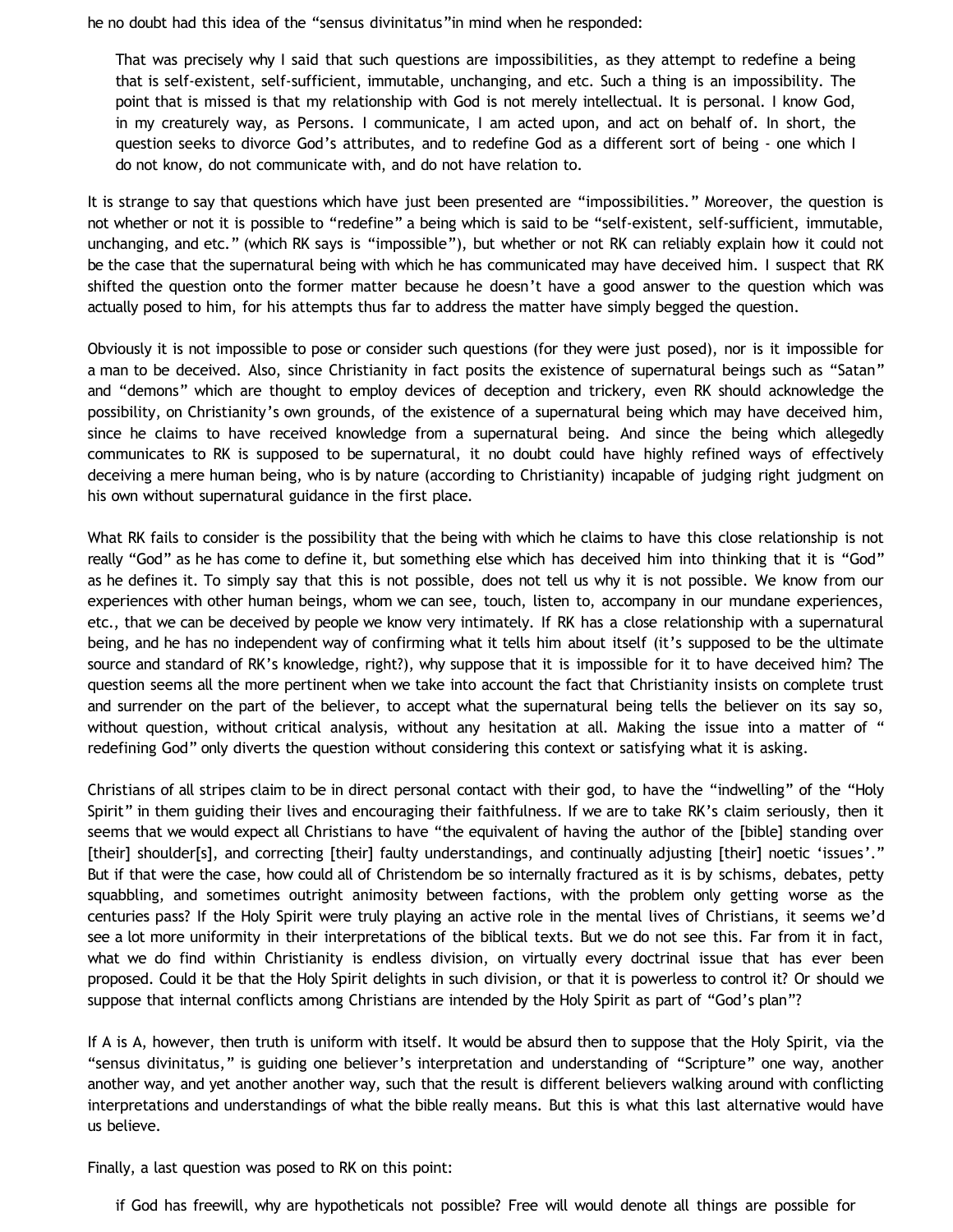God.

RK responded to this by saying:

Because there is a lack of distinction made between creation/creator, their disparate natures, and the relationship between them. God is free in that He does whatever He wills. Whatever God wills, on the transcendent level, is the determiner for what is possible - on the created level. It's like trying to ask why a child can't make his parent do whatever they think is possible. What the child is capable of doing do is whatever is possible for the child - but in this case, the parent can, and has, determined all possible events, whatsoever, that will come to pass. So there isn't any frame of reference, aside from God's self-description, to tell us this. If His word is accurate, there are no free atoms, there is no free energy there is only God's determination of all causal events.

RK's reference to the "creator/creature" distinction appears to be nothing more a complete red herring. Either the Christian god is free to do what it chooses, or it is not. If the hypothetical in question is the choice to deceive another mind, why is this choice possible to man, who is neither unlimited by extraneous factors nor omnipotent, but not possible for the Christian god, which is supposed to be both omnipotent and unlimited by extraneous factors? Nothing in RK's response here seems even to come close to dealing with this. RK says that it is "because there is a lack of distinction made between creation/creator, their disparate natures, and the relationship between them." But if anything, the nature of the "creator" – it is said to have free will, omnipotent, unconstrained by extraneous factors, etc. – would make it just as capable (if not more so) to deceive, as human beings are. This seems especially the case given the additional factors that (a) the believer relies *entirely* on what the supernatural being in question divulges about itself to him, and (b) Christians admit that it withholds information from them. Thus it seems that if anyone is ignoring distinctions here, it is RK, not the questioner.

RK says that "whatever God wills, on the transcendent level, is the determiner for what is possible – on the created level." But if whatever it is that RK has identified (either correctly or incorrectly) as "God" wills that RK be deceived, what's to stop it? RK's "definition" of "God"? Again, if RK got this definition from the supernatural being itself, and it is deceiving him, how does this prevent it from deceiving him? The deception would already have taken place at that point.

RK says "it's like trying to ask why a child can't make his parent do whatever they think is possible." Exactly! If RK is the child and his "God" is his parent in this case, why suppose that he could make his parent do whatever he thinks is possible? Or, why suppose that RK can make his god not be able to do whatever he thinks is not possible? To say that "what the child is capable of doing is whatever is possible for the child" while "the parent can, and has, determined all possible events, whatsoever, that will come to pass," in no way justifies RK's insistence that his god cannot deceive. If his god has determined that RK be deceived, how can RK as the child in this relationship prevent it? Unless RK fashions himself the master of his god, he would have to admit that he cannot prevent it from doing what it as determined to do. RK only concedes the matter all the more by pointing out that "there isn't any frame of reference, aside from God's self-description, to tell us this." Which can only mean: if RK's god has deceived him, RK would not know this, since he takes whatever his god allegedly tells him at its word, in complete trust, in complete surrender, in complete resignation of any right to reserve judgment. To assert on this basis that "His word is accurate," only begs the question.

Unfortunately, none of RK's responses to the question of whether or not he has or could be deceived by the supernatural being he claims to be in contact with, is at all convincing or persuasive. On the contrary, he seems only to be evading the matter by interpreting this question into asking something it is not asking, or simply by diverting attention away from the issue at hand.

For believers like RK, this is something they need to deal with on a daily basis. A believer who really tries to take seriously all the teachings of Christianity will have to contend with all the "spiritual" inputs he believes he's receiving throughout any given day in his "walk." As Philippians 2:12 puts it, the believer is urged to "work out [his] own salvation with fear and trembling." His psyche is thus on overload as he struggles to discern the "good spirits" from the "evil spirits," the "moving of the Spirit" from his own impulses and desires. He may be waiting for a bus, for instance, and anxious for it to come because he needs to get to work, to church, or go home, anything but sitting there waiting for a bus to come. As he waits and the bus doesn't show, he's internally dialoguing with what he wants to believe is his god. He's being "prayerful." "Lord, where's the bus? Why do you make me wait?" He may identify at this point with the psalmist, feeling persecuted by a world which is at enmity with his god and therefore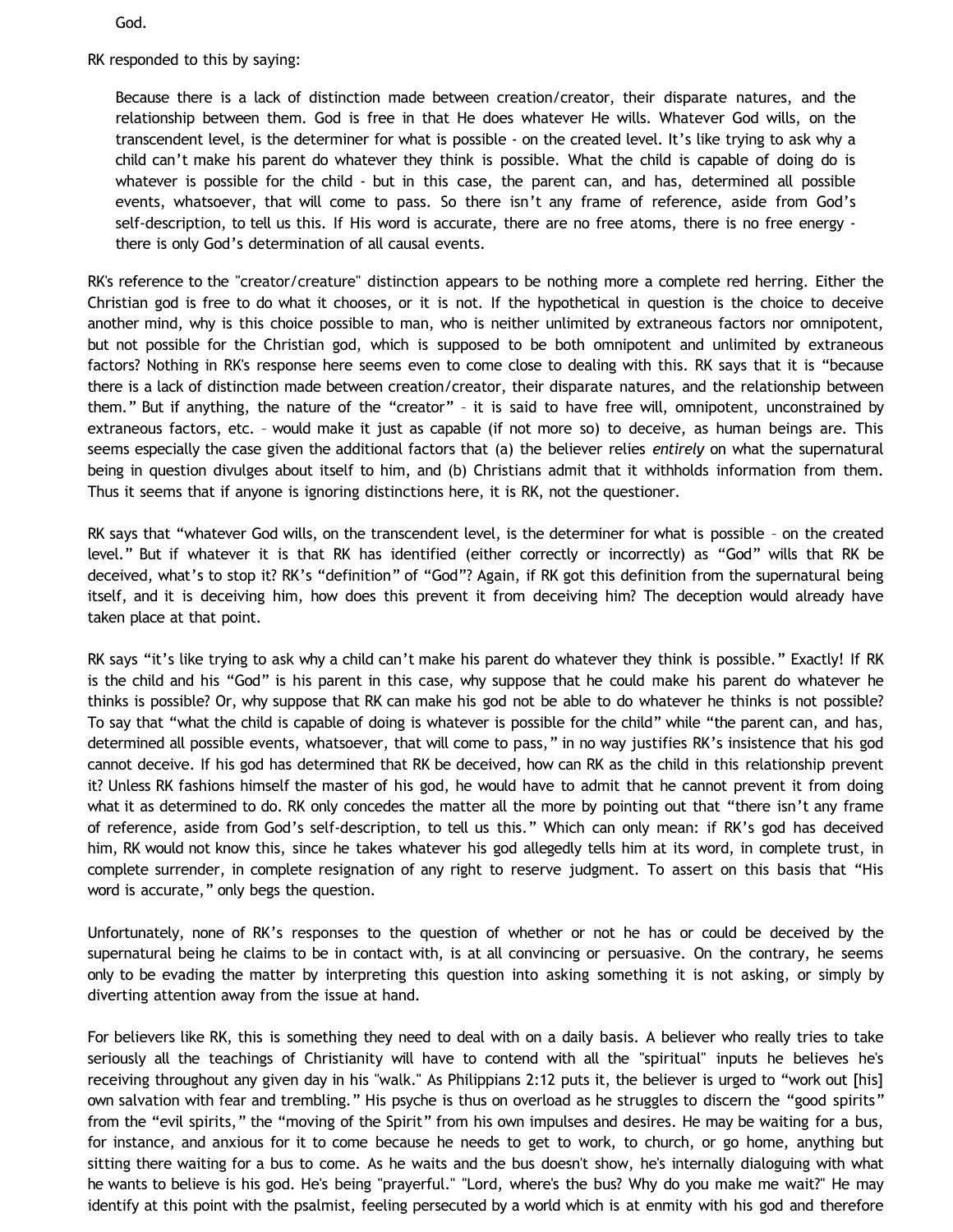with him. Are evil forces trying to thwart his goals, or is he being tested by his god, or both? How can he know either way for certain? RK tells us that, for Christians, certainty is only a privilege, not a rightful possession one earns through his own mental efforts. And this "certainty" is "based on the most fundamental guarantor of truth" that the believer allows himself to have. But this "guarantor of truth," the Christian god itself, deliberately withholds information from the believer, keeping him in the dark to an extent that the believer cannot know. So when he is confronted with dilemmas which have no empirical avenue of verification open to informing them, such as whether evil forces are trying to hinder him (in which case he should resist – cf. James 4:7), or the impediments he encounters are his god testing or chastising him (in which case he should submit – cf. Heb. 12:6-8). If it is the devil trying to have its way with the believer, is it prevailing? Is it setting the believer up for a fall which he cannot foresee? Isn't his god there to protect him?

In an effort, then, to keep himself from thinking that his god has abandoned him, the believer will try to convince himself that his faith is being tried, which puts his god right back where he wants him, right there alongside him as he endures the frustrating situation. Then he starts to wonder, "Why am I being tried, O Lord?" and then quickly shoos this thought away because it is essentially questioning his god's actions, which can be counted as sin. Or, he may wonder if he has accurately identified what is going on: "Am I right to attribute these influences to God, when in fact they could be coming from Satan?" He dare not confuse the two, but when the behaviors which his worldview requires him to attribute to each are essentially indistinguishable from one another, how can he have any certainty? Try as he may to affect in his mind "the peace of God, which surpasses all understanding" (Phil. 4:7), his worldview sets him up for failure. So his mind cannot rest.

He needs resolution. Unfortunately, this "peace" which the bible mentions is the most fleeting thing in the believer's private mental life. As he realizes that this "peace" is difficult to achieve and ultimately impossible to preserve, he chooses to revise his understanding of what it is. It's a fact that he's anxious, worried that he's crossed his god somehow and therefore on the outs with the divine. But then he recalls the verse commanding him to "be anxious for nothing" (Phil. 4:6 NASB). So in an effort to avoid this sin, he tries to reaffirm his faith in whatever his god's "plan" may be for the given moment, even though he has no idea of what the details of that plan may be. Regardless, he's supposed to "let go, and let God," and forego his need for certainty about anything that is to come. This is as difficult as allowing yourself to drop from the top of a skyscraper. So he switches gears back again, blaming the devil for the anxieties he's experiencing in an effort to salvage the "glory" which he wants his god to enjoy in his mind.

Either way he slices it, the believer is convinced that there is a supernatural entity which is trying to rock his boat, either one who is trying to deceive him into disobedience, into a breach of faith, or another who is trying to get his ass in order with the program. There's a war between two (or more) supernatural entities, one which is supposed to be all-good, and the other which is supposed to be all-evil. And his mind is the battlefield. At the same time, the believer is commanded to be at peace. How can you be at peace when two supernatural entities are waging war inside your mind, and you can't tell which is which?

The problem at this point is that it becomes impossible for the believer to reliably distinguish between psychological inputs supposedly originating from the all-good supernatural being on the one hand, and those supposedly originating from the all-evil supernatural being on the other. He's supposed to "try the spirits" (I John 4:1), but honestly, how is he supposed to do this except by allowing his mental life to venture ever deeper into the battlefield? He believes that he's being pushed and pulled in various directions by different supernatural beings influencing his thoughts, but he can't tell them apart. How does he know which influences are from which supernatural being? There's nothing objective, nothing verifiable, nothing certain to go by. The only thing he has is faith, which is an expression of his own determination remain in the battle and participate in the role that he believes his god has for him to fill, a role about which he knows nothing specific, because it's all part of a "plan" which is bigger than him, a plan which has been unfolding for millennia, and while he supposedly has a place in that plan, it's in his god's hands, not his own. He really doesn't know what to do. And he can't.

So how can RK know" that his god is not deceiving him? Only by faith. Essentially, by simply insisting that any deception is of ungodly origin. This of course defies all the standards which Christians put on validating beliefs (so-called "warrant"), but he will not admit this. He will again point to "the Scriptures," as if somehow they settle the matter, but in fact it is by going by this source which causes all the turmoil in the first place.